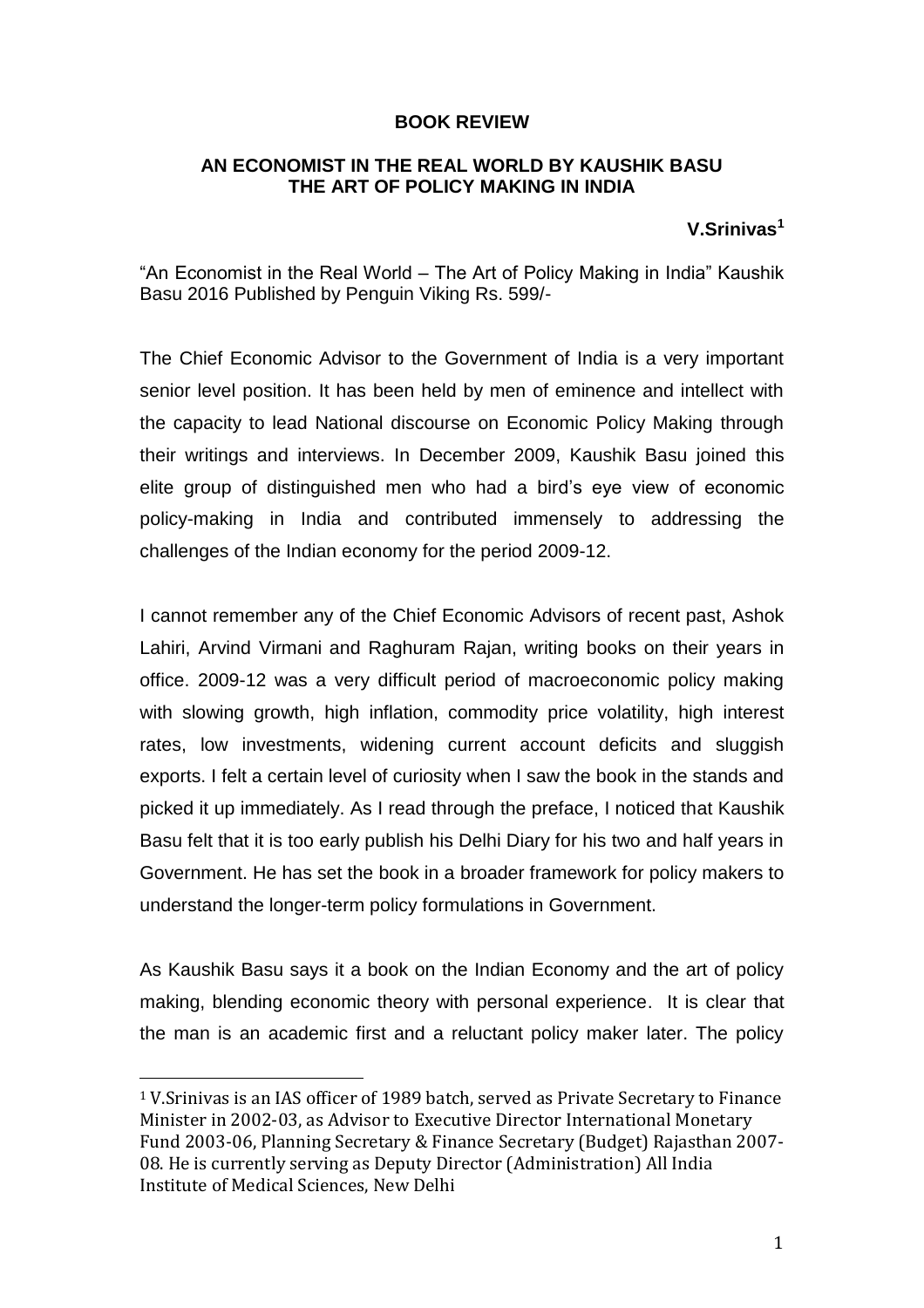analysis on India's growth rates, inflation management etc are set in a global and local context in a longer term perspective indicating institutional positions and responses developing over a period of time. The book is lucid reading. I was quite impressed with the simplicity of writing and the manner in which narration covers India's complex economic story in a manner that totally engrosses the reader.

Kaushik Basu's analysis of the Indian Economy is divided into 10 chapters – India's growth Story: Stagnation, Crisis and Take off; Inflation: The Emperor of Economic Maladies; Fiscal and Other Macroeconomic Policies for an Emerging Economy; Globalization and the Challenge of Development; Food and Poverty; The Nuts and Bolts of the Economy; Law and Economics; The Social and Organizational Foundations of Economic Development and finally the Road Ahead.

August 9, 2009: Kaushik Basu's meeting with the Prime Minister indicates the importance attached in Government to the selection process of the Chief Economic Advisor. It is evident that the Prime Minister recognized Kaushik Basu as a man of high meritocracy and requested him to join the Government. Basu took up the offer and joined the post on December 8, 2009. It is interesting to note the advise Basu received from Amartya Sen, to make sure that no sentence conveyed some unwarranted message but also that no consecutive set of words within the sentence conveyed a wrongful message. The Sen Rule is very good advise to any policy maker and Kaushik Basu adopted it well.

The Chapter on India's Growth Story commences with the coffee house discussions in Delhi School of Economics. The emphasis of Indian policy makers in the initial years was openness in books, films and ideas but closed in economic policies. Sky-high tariffs blocked import of goods and foreign direct investment was blocked as India set up an economy strung up in rules, regulations and permits. The rising fiscal deficits and internal/ external borrowing could be sustained when the going was good, but in 1990-91 in the aftermath of the Gulf war, India was teetering on the verge of default on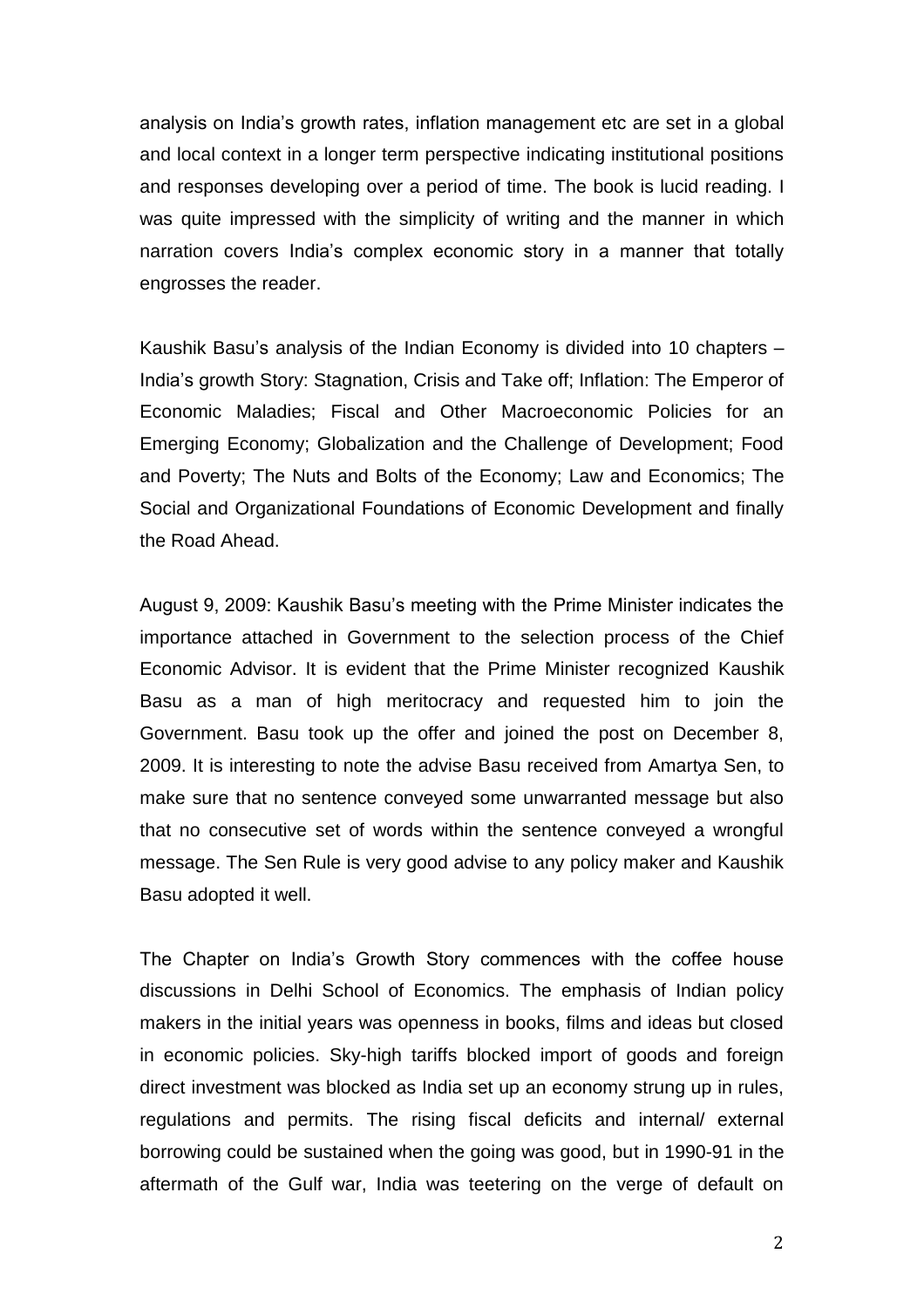international borrowings with a mere USD 5 billion in foreign exchange reserves. Kaushik Basu examines India's growth trajectory from 1950-51 to 2013-14 and says that the first growth surge was seen in 1975-76 because the Emergency created fears contributing to efficiency. The adoption of economic reforms under the International Monetary Fund's Stand-By arrangement, reduction in tariff rates for imports, easing up of foreign exchange controls represented a clear policy break from the economic policies that resulted in the Hindu Rate of Growth.

The momentum of the reforms of 1991-93 resulted in a growth surge from 2003 onward and more markedly after 2005. Fiscal consolidation, increase in investment and savings rates took growth rates to over 9 percent for 3 consecutive years from 2005 to 2008. The Indian Growth Story was noticed by several leading economists of the world and recognized as one of the most important of our age. The slowdown in the US economy following the financial crisis of 2008, caused global contagion adversely affecting India. There were other factors like policy inertia and monetary tightening by Reserve Bank of India as also a slowdown in the European Union economies due to a debt crisis. For India to return to 8.5 percent growth rate, the fundamentals remain sound – democracy, economic liberalism, high savings and investment rates.

In the Chapter on Inflation, Kaushik Basu says that starting from 2009, India had 5 consecutive years of inflation ranging from 7 to 11 percent per annum where commodity price spikes frustrated people, adversely impacting the poor. High inflation rates were seen in many countries like Russia, Germany, in the 1940s and Brazil from 1962 to 97 where lengthy periods of double digit inflation have impacted growth rates, setting growth rate back significantly. Tighter monetary and fiscal policies brought down inflationary spurts. In India the wage hikes of bureaucrats and industrial workers are directly indexed to the consumer price inflation Index. There was also a distinct difference between the food and non-food inflation with stubbornly high food prices caused by hoarding. The financial inclusion program with lacs of people putting money out from under their pillows and putting them into bank accounts contributed to inflation. The RBI and the Government used a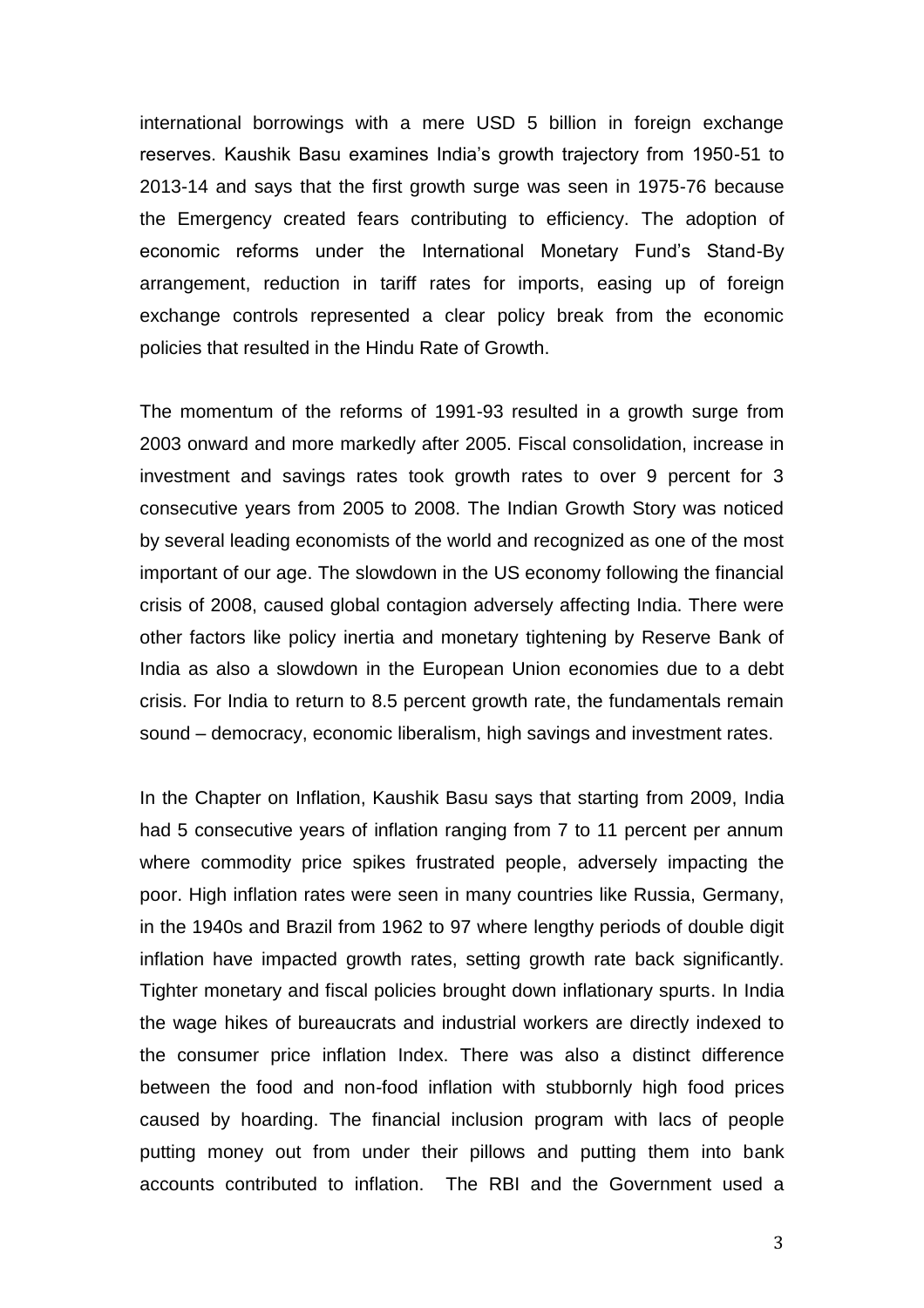number of instruments to manage inflation including the repo, reverse repo and cash reserve ratio. In a global context, in 2011-12, there was stagnation in the industrialized countries including United States, European Union and Japan while there was inflation in almost all the Emerging Market Economies including India, Argentina, Brazil, Vietnam and China. The world witnessed a "Salad Bowl of Stagflation". This is likely to last for some time and an imperative need for coordination of macro-economic management policies across Nations.

The chapter on Fiscal and Macroeconomic Policies starts with the grandmother's advise "don't live beyond your means", be responsible spenders and keep the gap between what you spend and what you earn as low as possible. The global financial crisis of 2008 saw a virtual policy revolution, with Nations using fiscal policy as a weapon to restore growth. The Keynesian approach of Governments overspending by running larger fiscal deficits to compensate for lack of spending by private firms/ ordinary individuals was effectively adopted in India restoring growth from 6.7 percent in 2008-09 to 9 percent in the succeeding 2 years.

Kaushik Basu argues for caution in issue of Government guarantees to large projects, which may not affect the fiscal arithmetic but amounts to undertaking future fiscal expenditure, and reiterates the advise of international standard bearers not to give guarantees to investors especially for private sector initiatives. Strategic government assurance is a powerful instrument to be used with care and Governments cannot rush into providing reckless guarantees.

On the issue of Exchange rate management, Kaushik Basu does not support the policy of export promotion through strategic central bank interventions, differing with the Chinese policy of fixed exchange rates and large foreign exchange reserves to boost exports. He supports India's commitment to a floating exchange rate, curbing exchange rate volatility to keep the real economy stable and current account deficit within certain limits. The author refers to the conundrums in managing and predicting macro-parameters

4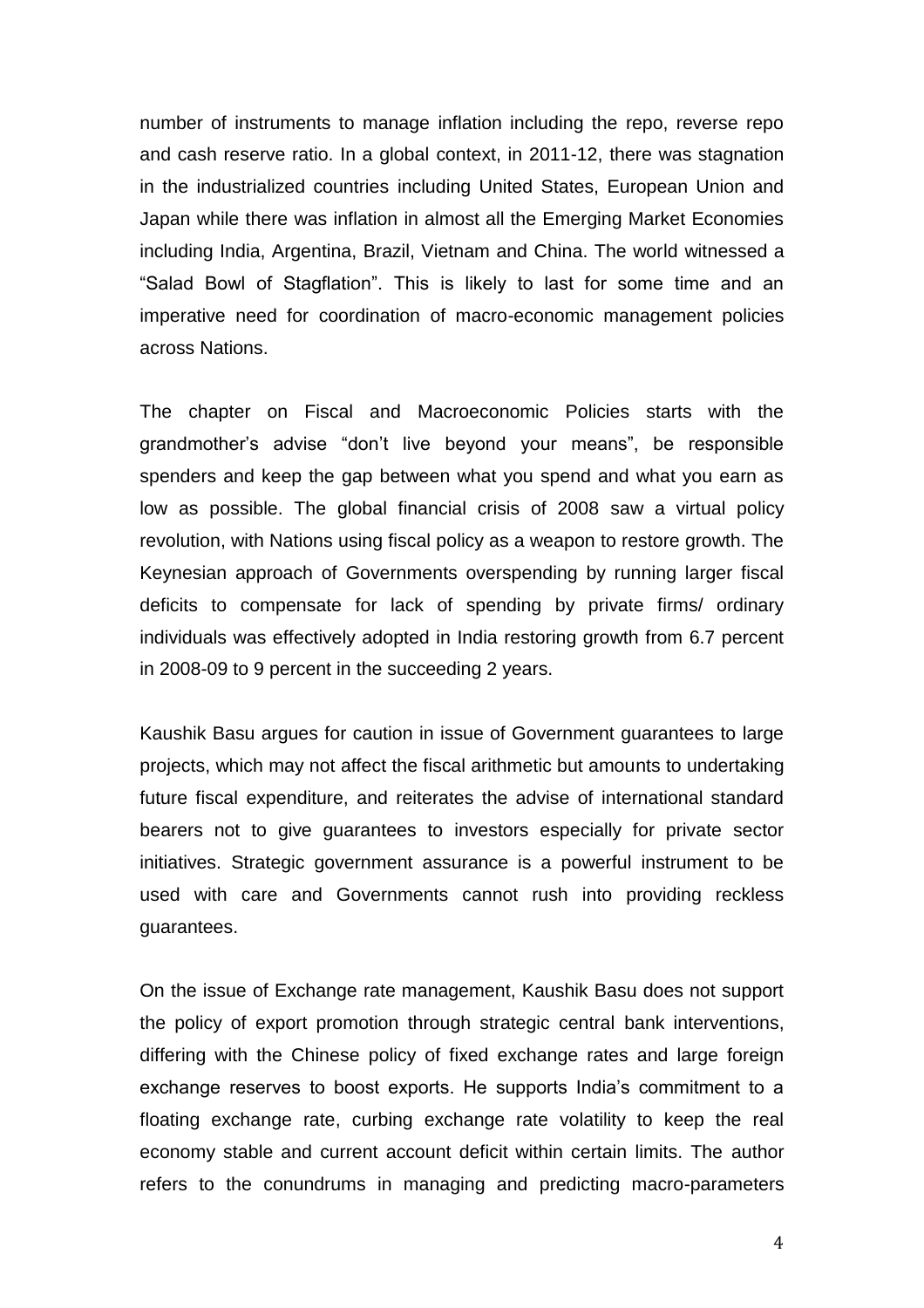saying that political leaders have to restrict themselves to making fatuously positive statements which should never be taken as forecasts as what they have to say about the economy affects the outcome. It is a conundrum faced by most of the Chief Economic Advisors too.

The Chapter on Globalization and the Challenge of Development is placed in October 2010, with President Obama asking Kaushik Basu to give some tips to the United States Treasury Secretary Tim Geithner. The author highlights the globalization challenges that exist in development, mentioning the impact the downgrading of sovereign credit rating of United States by Standard & Poors on the cost of hilsa fish in Chittaranjan Park fish market in Delhi. The downgrading of the US economy hurt China badly as it held a lot of foreign exchange reserves in dollars. Any substantial decline in the value of the dollar will be resisted by the 2 largest economies of the world. The developments in the euro zone have an important impact on the rest of the world. The quantitative easing by injecting liquidity into the economy by the United States has resulted in the salad bowl stagflation with inflation and growth in some countries and no inflation and no growth in others. When the US interest rates rose, money started to flow out to emerging market economies resulting in sharp depreciation in currencies. In the Indian context it led to an increase in exports. The author does make a pitch to address global inequalities particularly the challenge of addressing food deprivation and the poor.

The chapter on Food and Poverty indicates that even after 2 decades of steady growth 240 million Indians live below the poverty line. India has run a slew of anti-poverty programs since Independence, cheap food for needy, employment to the poor, cheap loans for people wanting to start business, interest subsidies for farmers etc. which did not have the intended results. The author questions India's food policy saying that the quantum of food stocks that the Indian government continued to hold during the period of high prices did not enable it to successfully even out the fluctuations in food production. The strategy for releasing food grains in India has scope for improvement. The food grain policy needs to be redesigned to fulfill the Right to Food conferred upon the citizens. The author's ideal food grain policy has two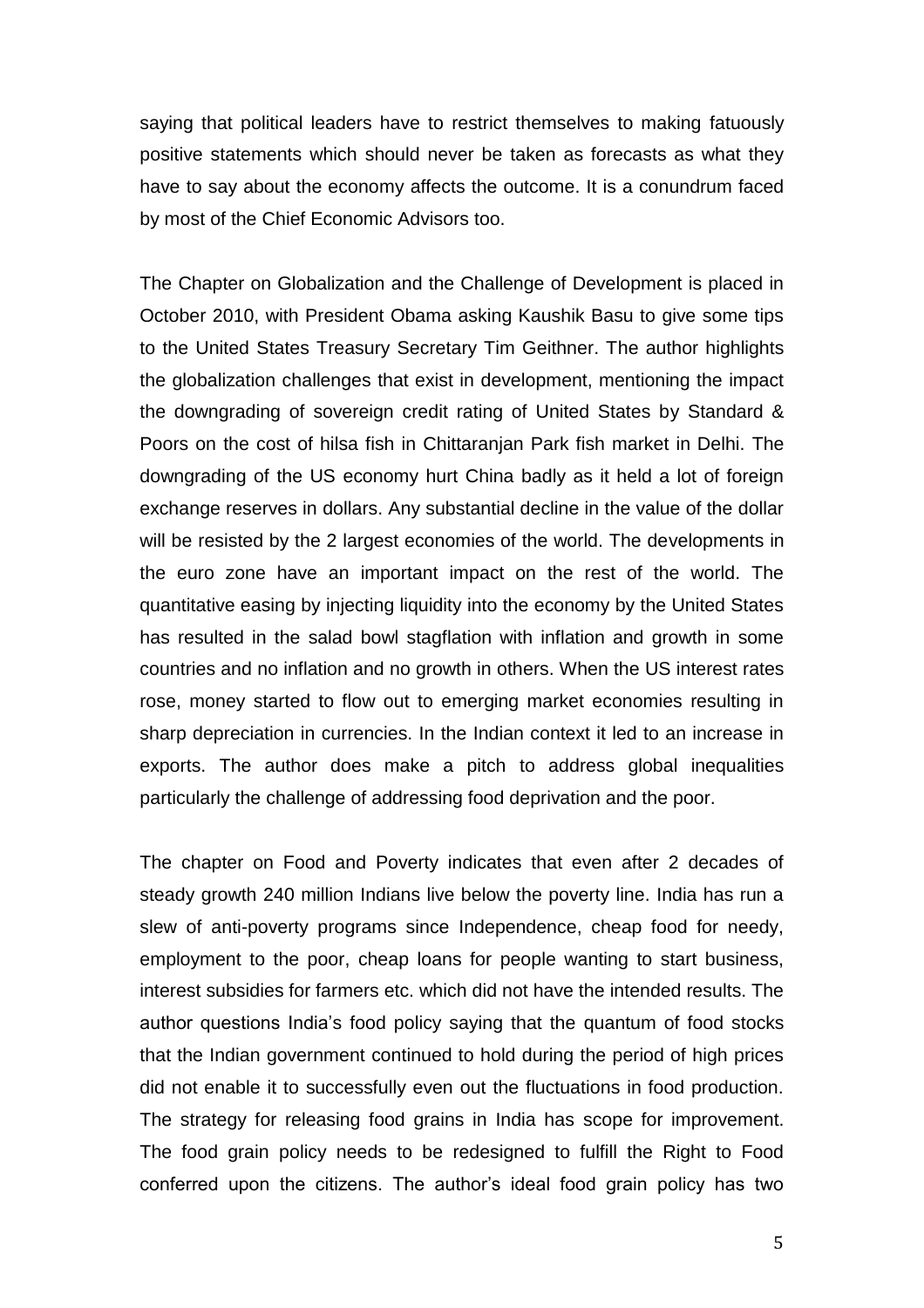components namely (a) the government should maintain the buffer with an aim to using it to hold down prices during times of food shortage and (b) the government must make sure that the poor and the vulnerable have access to food grains. The right to certain minimal amount of basic food is an achievable right.

The chapter on Nuts and Bolts of the Economy refers to the chapter on "Micro-Foundations for Inclusive Growth" in the 2009 Economic Survey of India highlighting the need for to focus on nuts and bolts matters in the rough and tumble world of macroeconomics. India has scope for improvement in formal enforcement of contracts. India is low on contract enforcement which is a pivot for growth and enterprise.

The chapter on Law and Economics focuses on India's anti-bribery laws – The Prevention of Corruption Act, 1988, bribe taking and bribe giving are equally wrong. In the event of conviction, both the taker and giver are equally punishable. This is important in the context of harassment bribes in which large corporations are asked to pay a bribe for something which they have a legal entitlement. The issues of harassment bribery have been dealt with extensively and needs to be drastically cut down. The author opines that improvement in growth rates are possible if legal enforcement is strong, and cites the case of Bihar's growth spurt from 2006-12.

The chapter on The Social and Organizational Foundations of Economic Development says it is important for developing countries to lay emphasis on the social and institutional drivers for economic growth. Economic policy can be run effectively if the social cultures are supportive., for example adherence to time, teacher absenteeism etc. India's low rank in the Doing Business rankings is not surprising given the need for multiplicity of clearances which slows down the decision making process significantly. The administrative system needs to be reformed to give the Nation a burst of life and growth not seen in recent history.